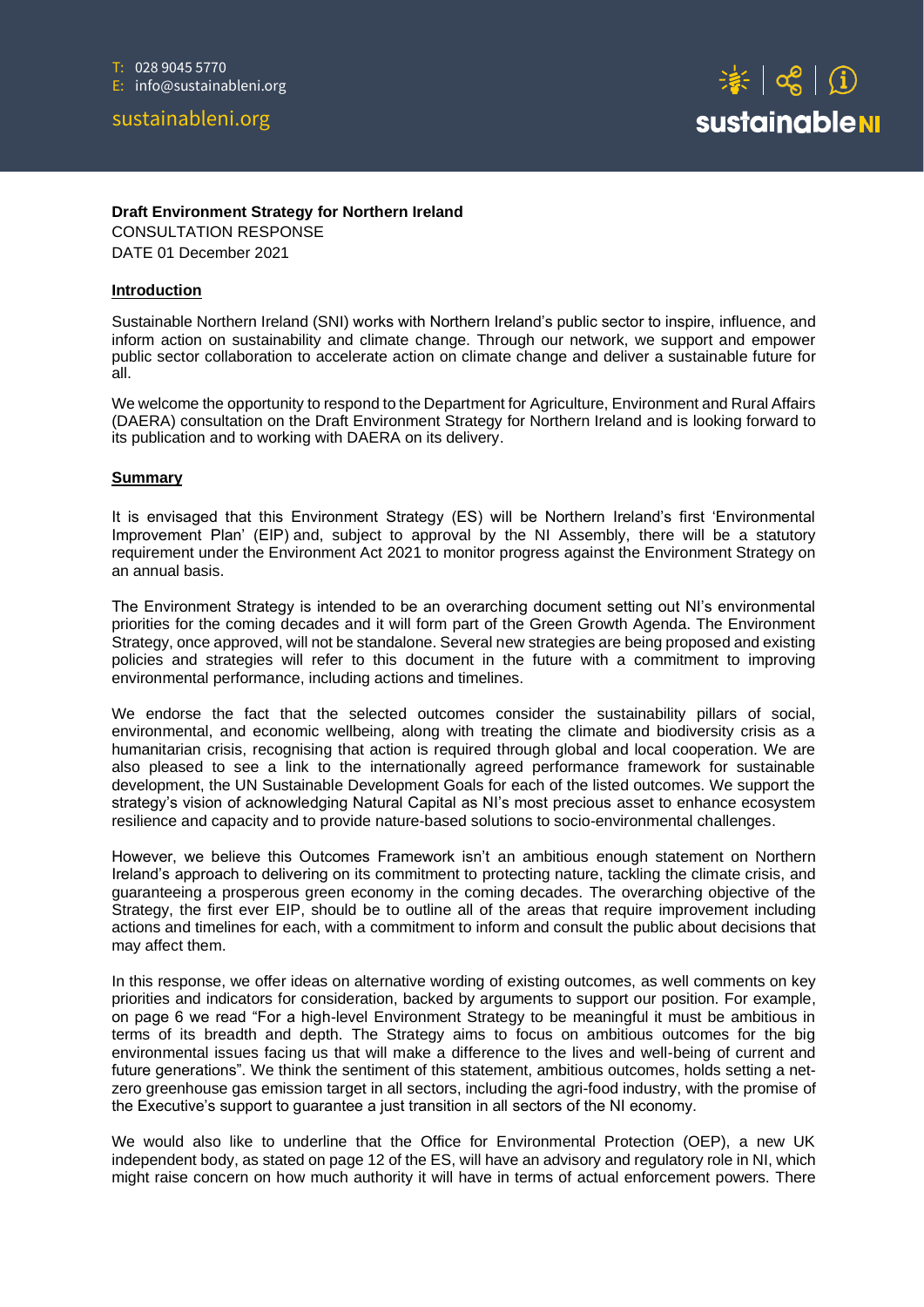are questions about how effectively the OEP will be able to hold the government to account and there has been criticism that some provisions in the Bill allow the government to 'mark its own homework' such as the OEP having to have regard to guidance issued by the Secretary of State. Other restrictions, such as the OEP only being able to bring a judicial review when the 'urgency condition' is met, undermine its ability to meet its principal objective of contributing to environmental protection through enforcement.

The Strategy provides a commitment that Northern Ireland must work with other UK administrations to develop and implement the UK Marine Strategy to ensure good environmental status (GES) in our seas (page 16). We are concerned that the recent approval by DAERA for undersea gas storage near Areas of Special Scientific Interest (Portmuck Natural Reserve, Larne Lough and the Gobbins) will undermine the principal objective of this Strategy to protect the environment and any future efforts to protect marine habitats in the forthcoming Marine Strategy.

Overall, across the document there is a general lack of binding time-bound targets to ensure on-time delivery and execution of plans. We suggest designing a vision with a time-bound goal, with short- and medium-term steps to achieve the more ambitious targets set for 2050, along with a monitoring plan of natural assets and a strategy to track progress through ongoing data collection and collation incorporated in this framework**.** 

# **Consultation Questions**

## **Q1a. Do you agree with Strategic Environmental Outcome (SEO) 1: 'Excellent air, water, land & neighbourhood quality?' Yes or No (Please limit your response to 120 words**

Yes. We also wish to see time bound targets included alongside strategic outcomes. Protecting and enhancing ecosystem functioning to guarantee the provision and implementation of ecosystem services will require the Government's assurance of actions taken by a clearly defined deadline. The Scottish Environment Strategy for example, says: "by 2045 restoring nature and ending Scotland's contribution to climate change […]".

Soil quality should be listed specifically rather than just incorporated under land quality, considering soil is one of the most important carbon sinks and it is an excellent indicator of sustainable land management.

The 4% of Ammonia emissions coming from waste handling, road transportation and industrial applications should also be addressed here.

# **Q1b. Are you content with SEO 1 tables (1 to 6)? Yes or No (Please limit your response to 120 words)**

Yes. As protecting and enhancing the natural environment can support a sustainable economy and a just society, we suggest adding the reference to the UK National Emission Ceilings Regulation, the EU National Emission Ceiling Directive and [Gothenburg Protocol to the UNECE Convention on](https://www.unece.org/env/lrtap/multi_h1.html)  [Long-range Transboundary Air Pollution,](https://www.unece.org/env/lrtap/multi_h1.html) to highlight the Government's intention to collaborate with the ROI and with the rest of the UK, as stated in the Draft Green Growth Strategy. Particulate matter (PM10) should be added to the Current Status (Table1). It is a significant source of air pollution and includes dust from mines and quarries, roads, construction, wood-burning stoves, and fossil fuel power plants. PM10 contributes to conditions such as cardiovascular disease, asthma, and allergies.

## **Q2a. Do you agree with Strategic Environmental Outcome (SEO) 2: 'Healthy & accessible environment & landscapes everyone can connect with & enjoy'? Yes or No (Please limit your response to 120 words)**

Yes. The rationale behind this outcome is clearly stated and based on social inclusion principles. It should be accompanied by target implementation dates. Setting milestones will support key parties mentioned in the outcome to collaborate in a more cohesive way. Short- and medium-term steps must be considered, as they are fundamental to achieving long-term outcomes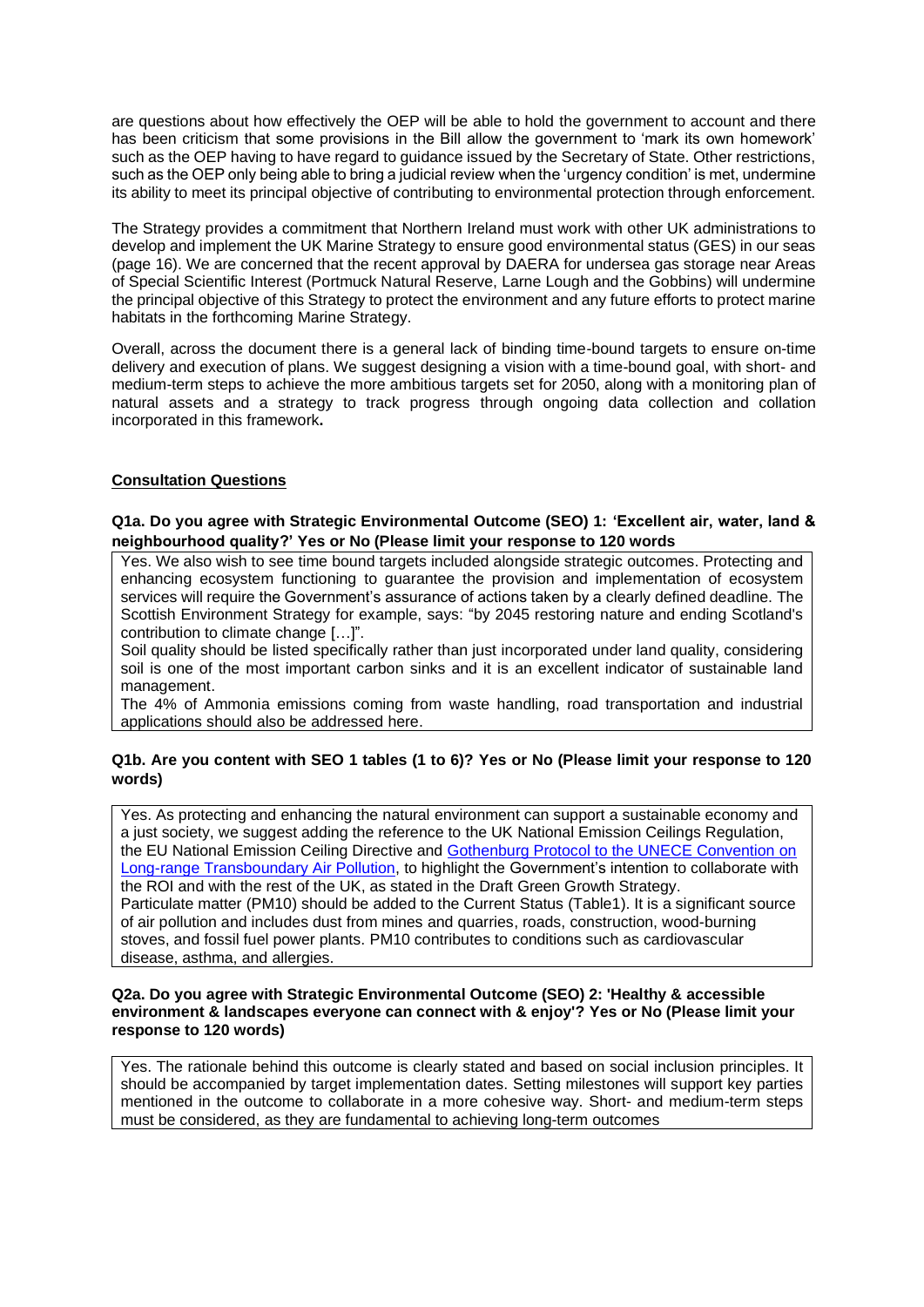#### **Q2b. Are you content with SEO 2 tables (7 to 12)? Yes or No (Please limit your response to 120 words)**

Table 7 has only set 1 deadline. Important decisions like the Sperrins AONB Management Plan publication appear to have been left out. These should be considered alongside the controversial proposal to develop a gold mine and processing plant in the Sperrins. Cyanide will be used to remove the precious metals, which it does not align with the overarching objective of the Environment Strategy or with the outcome. The issue is linked to:

(a) the environmental impact of mine dust which will negatively affect air quality (and may conflict with SEO 1 Table 1); (b) the application of cyanide for extraction (it may conflict with SEO 1 Table 2); (c) the transport of rocks by lorries and generation of waste, both not sustainable options (and may conflict with SEO 5).

#### **Q3a. Do you agree with the Strategic Environmental Outcome (SEO) 3: 'Thriving, resilient & connected nature and wildlife'? Yes or No (Please limit your response to 120 words)**

Yes. While the draft strategy makes important commitments, including several provisions for the introduction of NRNs, it fundamentally lacks binding time-bound targets to ensure delivery. Alongside other policy developments, this all-encompassing Environment Strategy has the potential to make a real difference in providing a framework for effective protection and enhancement of nature. As such, we feel it should align with the headline messages of the recent Nature Positive 2030 JNCC Report: 1. Nature loss harms human health and well-being and undermines our economy; 2. Recovering Nature is everyone business; 3. We need to go high nature and low carbon; 4. To become Nature positive by 2030 we must act now.

### **Q3b. Are you content with SEO 3 tables (13 to 15)? Yes or No (Please limit your response to 120 words)**

Tables 13-14 have strong actions and an ambitious vision, but it is not clear how progress is going to be monitored to understand if we are on track to meet specific targets. Without a monitoring strategy, there is no opportunity to improve or refine measures listed in this Strategy or any related strategies and action plans.

Tables 14-15 should contain (a) the identification and measurement of marine natural capital assets, and a framework for assessing change in marine asset and habitat quantity and quality over time; (b) the initiatives to raise awareness of natural capital to enhance public engagement; (c) the full impacts on the economy from investing in natural capital.

#### **Q4a. Do you agree with Strategic Environmental Outcome (SEO) 4: 'Sustainable production & consumption on land and at sea'? Yes or No (Please limit your response to 120 words)**

Yes. SNI however noticed that no actions have been reported in Table 16. A framework of actions to reduce emissions and a commitment to sustainable agriculture should already be available at this stage. As highlighted by the Food and Agriculture Organisation (FAO) in their report '*The state of the world's land and water resources for food and agriculture'*, historical policies and approaches have increased land and water productivity and output but have also led to environmental externalities in some regions. Agricultural policy has promoted mechanisation, fertilisation, and pesticide use, all of which have created environmental risks and costs. In some cases, land policy has promoted expansion into marginal lands, along with forest and wetland clearance. In Northern Ireland, 75% of the land is farmed. Therefore, if we are to get the right balance of outputs from our land, we must be clear about our objectives for land use.

#### **Q4b. Are you content with SEO 4 tables (16 to 24)? Yes or No (Please limit your response to 120 words)**

No, Tables 16 and 17 are poor. Targets based on effective environmental land management that can lead to increases in productivity must be stated. For example, introducing widely spaced trees into permanent grassland can increase the length of time animals remain in pasture by 14-17 weeks per year. This can have a significant positive effect on grass utilisation and ammonia emissions. Similarly, appropriate soil and grassland management for breeding waders has numerous benefits on productivity, including better quality grazing for cattle and more land eligible to farm.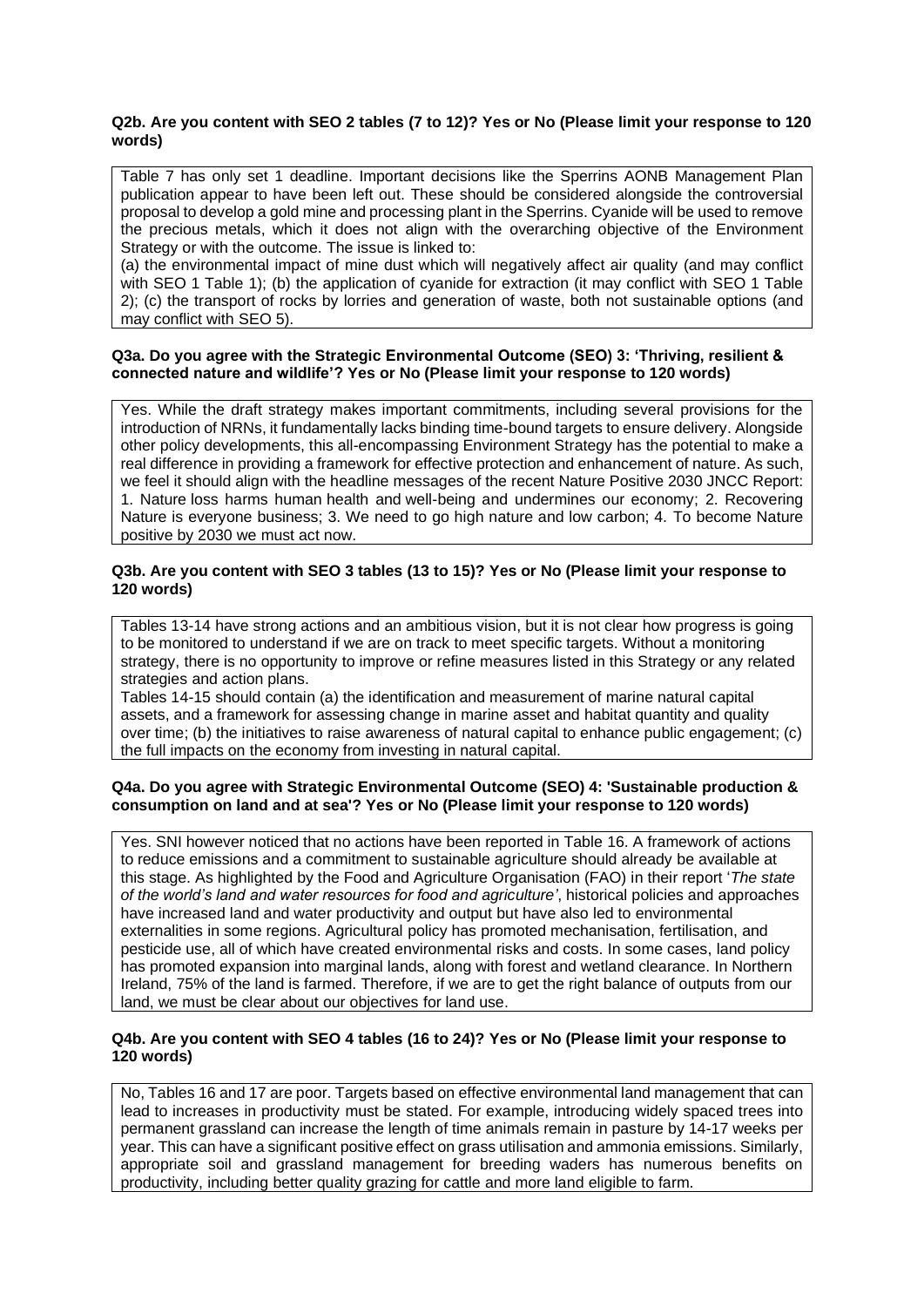Table 17 could refer in the actions and targets to concepts such as (a) local - energy solutions should be local, wherever possible; (b) environmentally sustainable - a 'green' economy should not be expanded at the expense of the environment or our health. For example, nuclear power is considered a zero-emission energy source however the extraction and processing of uranium into nuclear fuel is extremely energy-intensive (which generates carbon dioxide emissions) and thermal pollution from nuclear power plants also adversely affects marine ecosystems. It is, therefore, on balance, not deemed environmentally sustainable.

Table 20 should state when actions and targets will be achieved.

Table 24 There is no mention of alternatives to antibiotics. Research has shown that there are alternatives to antibiotics that increase animal productivity and help poultry and pigs perform to their genetic potential (probiotics, organic acids, phytogenic, prebiotics, symbiotic, enzymes, antimicrobial peptides, etc). Although the beneficial effects of many of the alternatives developed have been well demonstrated, there is still a lack of information on the mechanism of action, efficacy, and advantages and disadvantages of their applications in the field. Optimal combinations of various alternatives coupled with good farming management and animal husbandry practices are key to maximising performance and productivity while simultaneously reducing antibiotic use in the industry.

#### **Q5a. Do you agree with Strategic Environmental Outcome (SEO) 5: 'Zero waste & highly developed circular economy'? Yes or No (Please limit your response to 120 words)**

Yes. We wish to see the agri-industry included in the list of focus areas identified in the document as the greatest opportunity to lead the transition. A 'circular agriculture economy' or so-called agrocycle, proposes a viable alternative model to the current linear economy (take-make-waste) by minimising the number of external inputs for agricultural production, closing nutrient loops, and reducing negative impacts to the environment by eliminating discharges (i.e., wastewater) and surface runoff. Under the lens of the circular economy, agriculture can offer a multitude of opportunities from primary production using precision agriculture techniques, to the recycling and utilisation of agricultural wastes (biofertiliser, bioenergy) and materials (e.g., reuse of plastic containers). The opportunities and technologies are already available, they just need to be enforced and deployed at scale.

#### **Q5b. Are you content with SEO 5 tables (25 to 27)? Yes or No (Please limit your response to 120 words)**

No, we are not content with Table 25. It mentions the NI Circularity Gap Report that is due to be published by 2021, however, no specific date has been published and 2021 is almost over. SNI would like to suggest adding further growth sectors e.g., Life and Health Sciences, Wholesale and Retail Trade, and Agro-food to the Circular Economy Strategic Framework as these are among the main sectors that contribute to Gross Value Added (GVA) in Northern Ireland. They were previously identified in a report commissioned by BITC NI *The case for a Circular Economy Strategy for Northern Ireland,* and should not be left out considering that only the Healthcare and social work is Northern Ireland's largest employment sector and the Retail Trade sector is the largest contributor to Northern Ireland's GVA.

#### **Q6a. Do you agree with Strategic Environmental Outcome (SEO) 6: 'Fair Contribution to UK net-zero greenhouse gas emissions & improved climate resilience and adaptability'? Yes or No (Please limit your response to 120 words)**

No. Northern Ireland should show a commitment to net-zero by 2050 and that a fair contribution to the UK net-zero target should only be taken as reflective of the minimum commitment required to deliver on the Paris Agreement. Results from the latest Earth system models suggest that the climate may be more sensitive to greenhouse gases than previously thought implying a smaller global carbon budget is required to limit warming to 1.5C. In addition, assuming that developing countries will, on aggregate, implement rapid emissions reduction measures in line with a 2025 peak year is far from certain. For Northern Ireland to make its fair contribution to delivering the Paris Agreement's commitment to staying well below 2°C and pursuing 1.5°C global temperature rise, then an immediate and rapid programme of decarbonisation is needed.